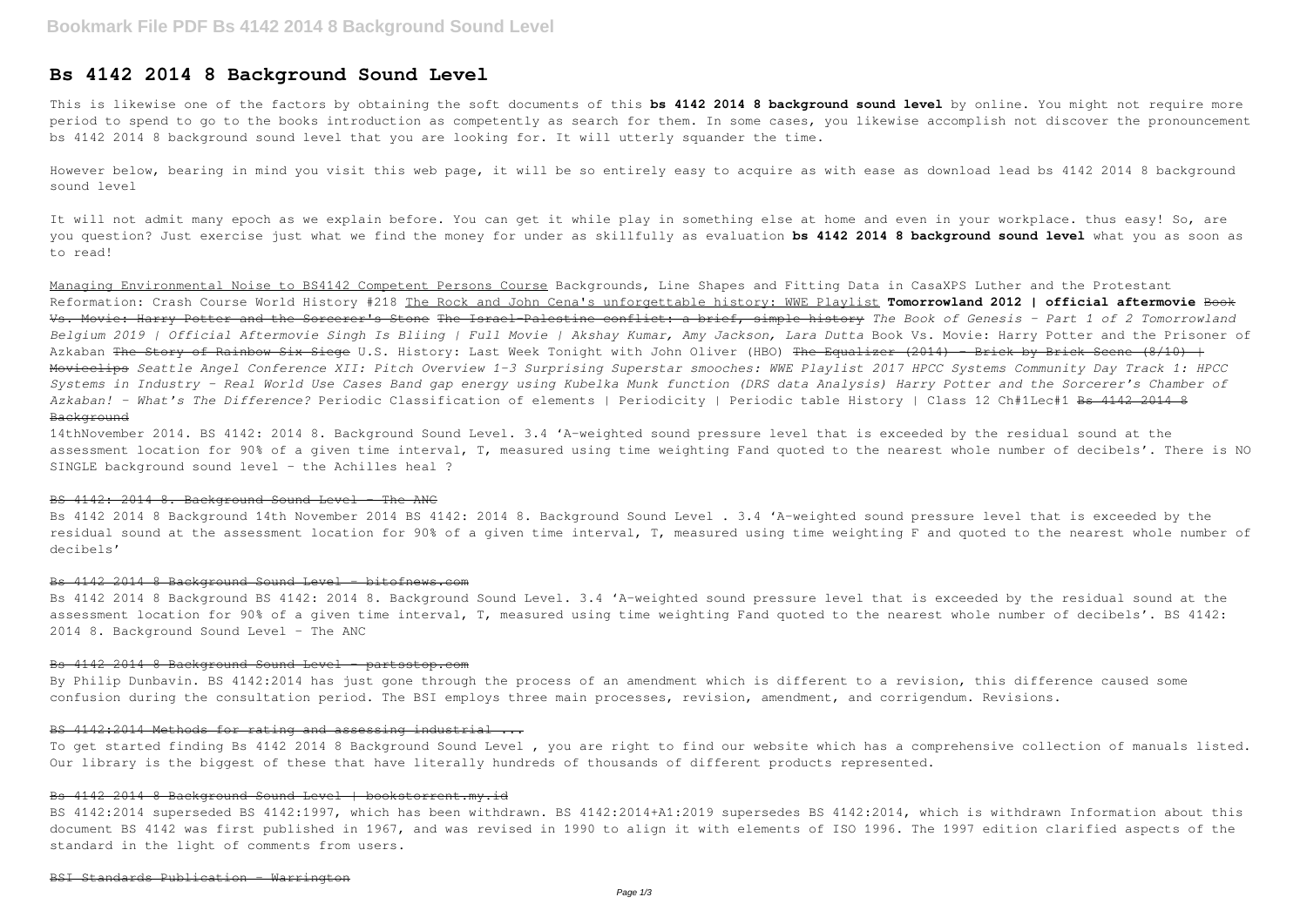# **Bookmark File PDF Bs 4142 2014 8 Background Sound Level**

BS 4142:2014 Methods for Rating and Assessing Industrial and Commercial Sound is a British Standard that describes a method for assessing the impact of a proposed or existing industrial or commercial sound source. Its principal use is therefore either to assess noise from new or changed industrial or commercial premises, to accompany a planning application, or to assess noise which may be giving rise to complaints.

#### What is BS 4142? - Hayes McKenzie

BRITISH STANDARD (BS) 4142:2014 "METHOD FOR RATING AND ASSESSING ... 8 Background sound level 10 9 Rating level 13 10 Uncertainty 15 11 Assessment of the impacts 16 12 Information to be reported 18 Annexes Annex A (informative) Examples of how to use the standard to obtain ratings 20

BS 4142 was last revised in 2014. This new version (June 2019) will ensure professionals are advised correctly to make valid and supportable planning decisions. The standard has been amended to improve clarity and to correct errors. The consistency of the assessment of the impact has been improved.

#### APPENDIX G BRITISH STANDARD (BS) 4142:2014 "METHOD FOR ...

•The document is British Standard 4142:2014 and its title is ZMethods for rating and assessing industrial and commercial sound' •The standard is basic in principle but the detail can be complex. If you wish to use it, a copy of the latest version will be required.

## The 'New' BS 4142:2014 - emcouncils.gov.uk

The BS 4142:2014 standard must be applied for the purposes of: -investigating complains, - assessing sound from proposed, new, modified or additional sources of sound of an industrial and/or commercial nature, and. – assessing sound at proposed new dwellings or premises used for residential purposes.

### BS 4142:2014 Rating and Assessing Industrial and ...

BS 4142 is used to assess the impact of industrial and commercial sound. It covers a range of methods starting with subjective through objective, to the reference method. An assessor can decide what level of detail is appropriate in each case. The standard also provides an assessment method for the problem of tones and an assessment method for impulsive sounds.

#### BS 4142:2014+A1:2019, Methods for rating and assessing ...

#### BS 4142 | BSI

BSI 4142 is one of the UK's most widely used standards for the assessment of environmental noise. The standard offers a reference method for assessors to make decisions on the level of sound, or change of sound, appropriate to each case, including assessing the problem of tones, impulse sounds and the influence of the context in which the sound is heard.

BS4142:2014 Methods for rating and assessing industrial and commercial sound. BS4142 gives a method for rating sound from industrial and commercial sources affecting people inside or outside...

#### BS4142 Noise Assessment

To carry out a BS4142 assessment, you first measure the background noise level (LA90) at the position of the affected residential properties in the absence of the industrial or commercial noise. The background noise level is defined as the noise level exceeded for 90% of a given time period.

## BS4142:2014 Assessment Explanation - Cass Allen Associates ...

BS 4142 noise assessment. The latest in our "jargon buster" series looks at what a BS 4142 noise assessment is - what it's intended to cover, how it works, and when you might need to commission one from an acoustic consultant. BS4142:2014 Methods for rating industrial and commercial sound essentially

British Standard 4142: 2014 is to be adopted for the basis of this background noise level assessment. A BS 4142: 2014 noise assessment will be carried out in order to demonstrate the existing...

#### INDUSTRIAL NOISE IMPACT ASSESSMENT BS 4142 : 2014

#### BSI revises sound assessment standard - Cooling Post

The document is British Standard 4142 and its title is "Method for Rating Industrial Noise Affecting Mixed Residential and Industrial Areas". The standard is very complex and if you wish to use it, a copy of the latest version will be required. The main points of the standard are [in brief] as follows:

## Noise: Environmental: Industrial Noise Assessment: BS.4142